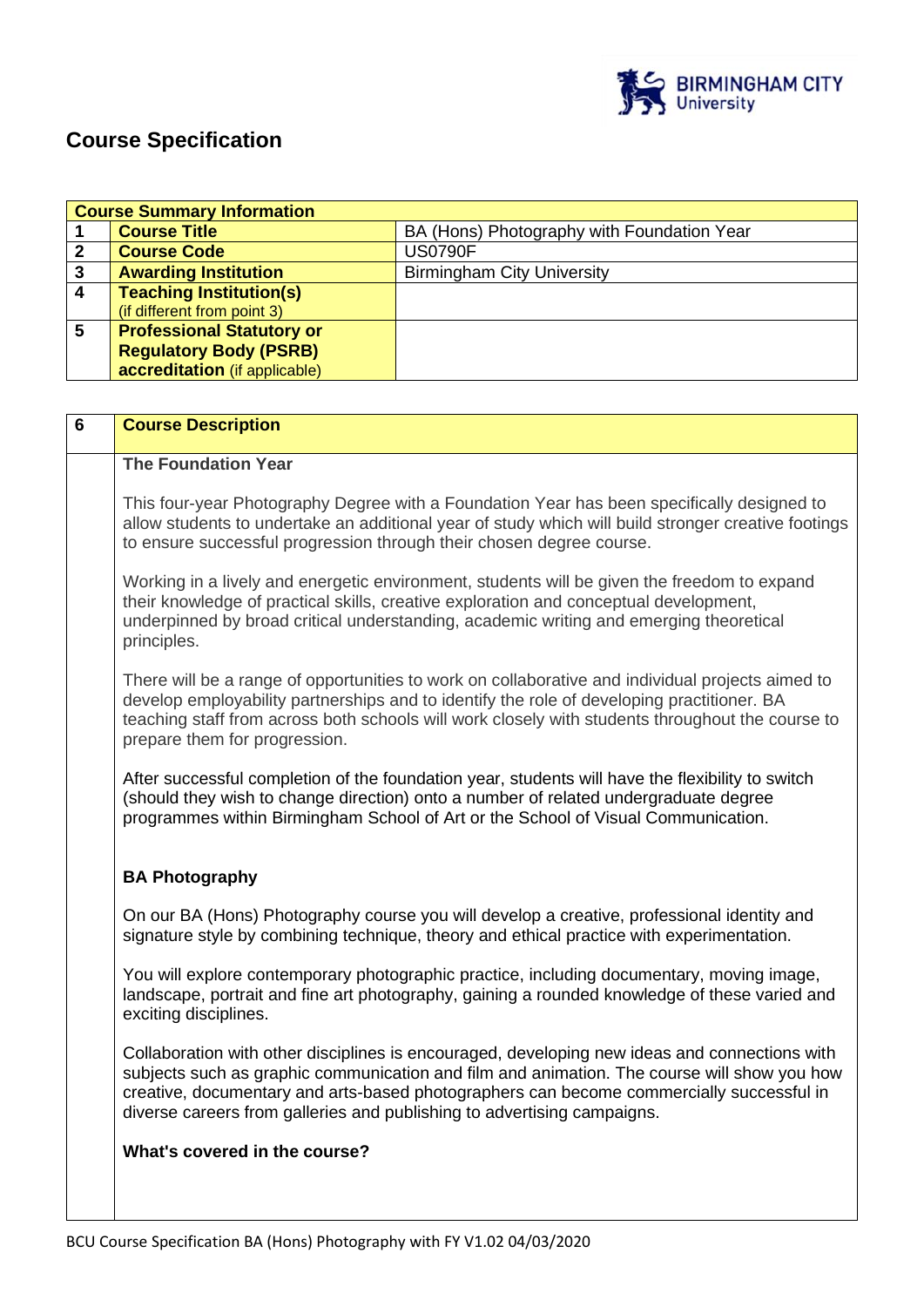

You will learn through practice, by developing confidence as a contemporary photographer. Your learning will be informed by developing a deeper understanding of current photographic practice, from commercial briefs, to publishing, exhibiting, editorial and photojournalism.

You will learn from award-winning staff with international reputations and a wealth of industry experience, having worked for clients such as the BBC, the Brit Awards, Studio Wayne McGregor, British Telecom, Adidas, Channel 4, Condé Nast, The Guardian, Hyundai, Liverpool FC, Marie Claire, Microsoft, The Sunday Times Magazine, Tesco, The Daily Telegraph, the Royal Society of Arts, Tate Britain and the Royal Opera House.

There is also a dedicated technical support team and exceptional facilities situated within the City Centre Campus. These include industry-standard photographic studios, darkrooms, television studios, editing suites, a giant green screen studio and an extensive Hires and Loans department.

We will help you to collaborate both within the University (for example, with the Fashion, Conservatoire, Acting or Product Design courses) as well as externally, with live briefs for real clients. You will also have the opportunity to study abroad for part of the course, or to go on trips to destinations such as New York, Berlin and Paris.

We also have exceptional levels of external engagement, with visiting lectures given by nationally and internationally-recognised photographers, as well as having numerous links with industry, workshops, seminars, masterclasses, careers advice, portfolio reviews, mentorships and placements.

In an environment of imagination and experimentation, we will nurture your talent and help you to develop into an employable and creative photographer.

|    | <b>Course Awards</b>                                        |              |                |
|----|-------------------------------------------------------------|--------------|----------------|
| 7a | <b>Name of Final Award</b>                                  | <b>Level</b> | <b>Credits</b> |
|    |                                                             |              | <b>Awarded</b> |
|    | Bachelor of Arts with Honours Photography                   |              | 480            |
| 7b | <b>Exit Awards and Credits Awarded</b>                      |              |                |
|    | <b>Foundation Certificate Visual Arts and Communication</b> |              | 120            |
|    | Certificate of Higher Education Photography                 | 4            | 240            |
|    | Diploma of Higher Education Photography                     | 5            | 360            |
|    | Bachelor of Arts Photography                                |              | 420            |

| Derogation from the University Regu'<br><b>Mations</b> |  |
|--------------------------------------------------------|--|
| <b>None</b>                                            |  |

|                         | <b>Delivery Patterns</b> |                          |                |  |
|-------------------------|--------------------------|--------------------------|----------------|--|
| <b>Mode(s) of Study</b> | <b>Location</b>          | <b>Duration of Study</b> | Code           |  |
| Full time               | City Centre              | 4 vears                  | <b>US0790F</b> |  |

#### **10 Entry Requirements**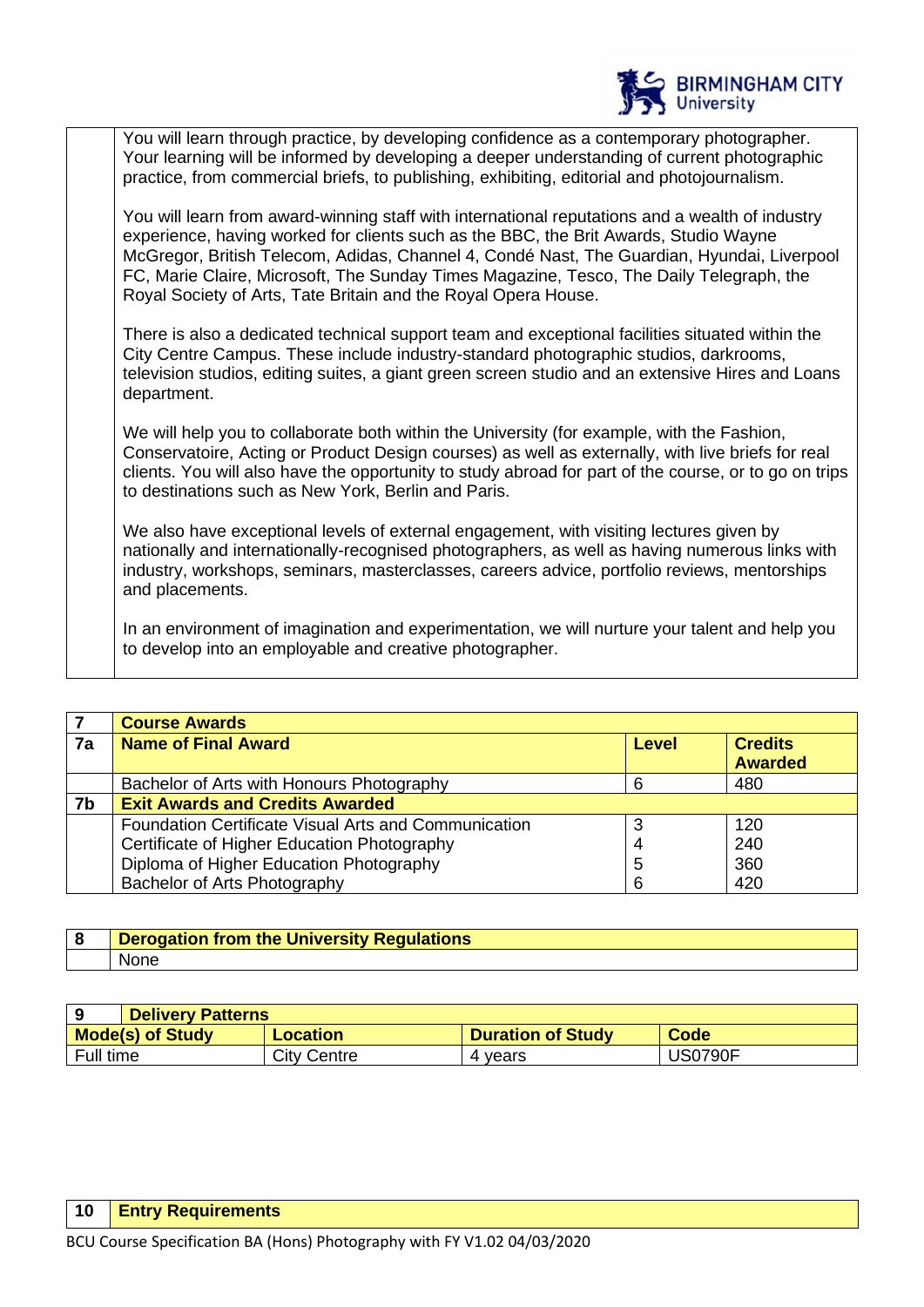

The admission requirements for this course are stated on the course page of the BCU website at https://www.bcu.ac.uk/, or may be found by searching for the course entry profile located on the UCAS website.

| $\overline{11}$         | <b>Course Learning Outcomes</b>                                                                                                                                       |
|-------------------------|-----------------------------------------------------------------------------------------------------------------------------------------------------------------------|
|                         |                                                                                                                                                                       |
| $\overline{1}$          | Knowledge & Understanding                                                                                                                                             |
| 1.1                     | Describe and evaluate the critical, contextual and historical dimensions of photography.                                                                              |
| 1.2                     | Develop a high level of technical and practical skills in analogue and digital photographic image                                                                     |
|                         | making and be able to creatively apply these.                                                                                                                         |
| 1.3                     | Undertake research into photographic image making and its contexts, through the use of creative                                                                       |
|                         | experimentation, academic rigour and critical analysis.                                                                                                               |
| $1.4$                   | Develop multiple skills for employability and be working at a professional standard.                                                                                  |
| $\overline{2}$          | <b>Cognitive &amp; Intellectual Skills</b>                                                                                                                            |
| 2.1                     | Generate a range of potential ideas and visual developments and apply this to the production of                                                                       |
|                         | creative work.                                                                                                                                                        |
| 2.2                     | Confidently apply appropriate practical and technical knowledge through a wide range of                                                                               |
| 2.3                     | materials, tools, technologies and approaches to photography.<br>Explore the benefits of risk-taking, iterative failure and the possibilities found within innovative |
|                         | forms of cross-disciplinary activities.                                                                                                                               |
| 2.4                     | Synthesise theory and practice towards personal career ambitions and reflect upon their position                                                                      |
|                         | within photography and related disciplines.                                                                                                                           |
| $\overline{\mathbf{3}}$ | <b>Practical &amp; Professional Skills</b>                                                                                                                            |
|                         |                                                                                                                                                                       |
| 3.1                     | Generate a range of potential ideas and visual developments and apply this to the production of                                                                       |
|                         | creative work.                                                                                                                                                        |
| $\overline{3.2}$        | Confidently apply appropriate practical and technical knowledge through a wide range of                                                                               |
|                         | materials, tools, technologies and approaches to photography.                                                                                                         |
| $\overline{3.3}$        | Explore the benefits of risk-taking, iterative failure and the possibilities found within innovative                                                                  |
| 3.4                     | forms of cross-disciplinary activities.<br>Synthesise theory and practice towards personal career ambitions and reflect upon their position                           |
|                         | within photography and related disciplines.                                                                                                                           |
| $\overline{4}$          | <b>Key Transferable Skills</b>                                                                                                                                        |
|                         |                                                                                                                                                                       |
| 4.1                     | Manage own learning, including self-evaluation through reflection and take action that results in                                                                     |
|                         | self-development.                                                                                                                                                     |
| 4.2                     | Employ negotiation, enterprise, planning, exhibition and presentation skills to a professional                                                                        |
|                         | standard.                                                                                                                                                             |
| 4.3                     | Communicate ideas, information, problems and solutions in visual, written and oral forms.                                                                             |
| 4.4                     | Work effectively and efficiently, either autonomously or collaboratively.                                                                                             |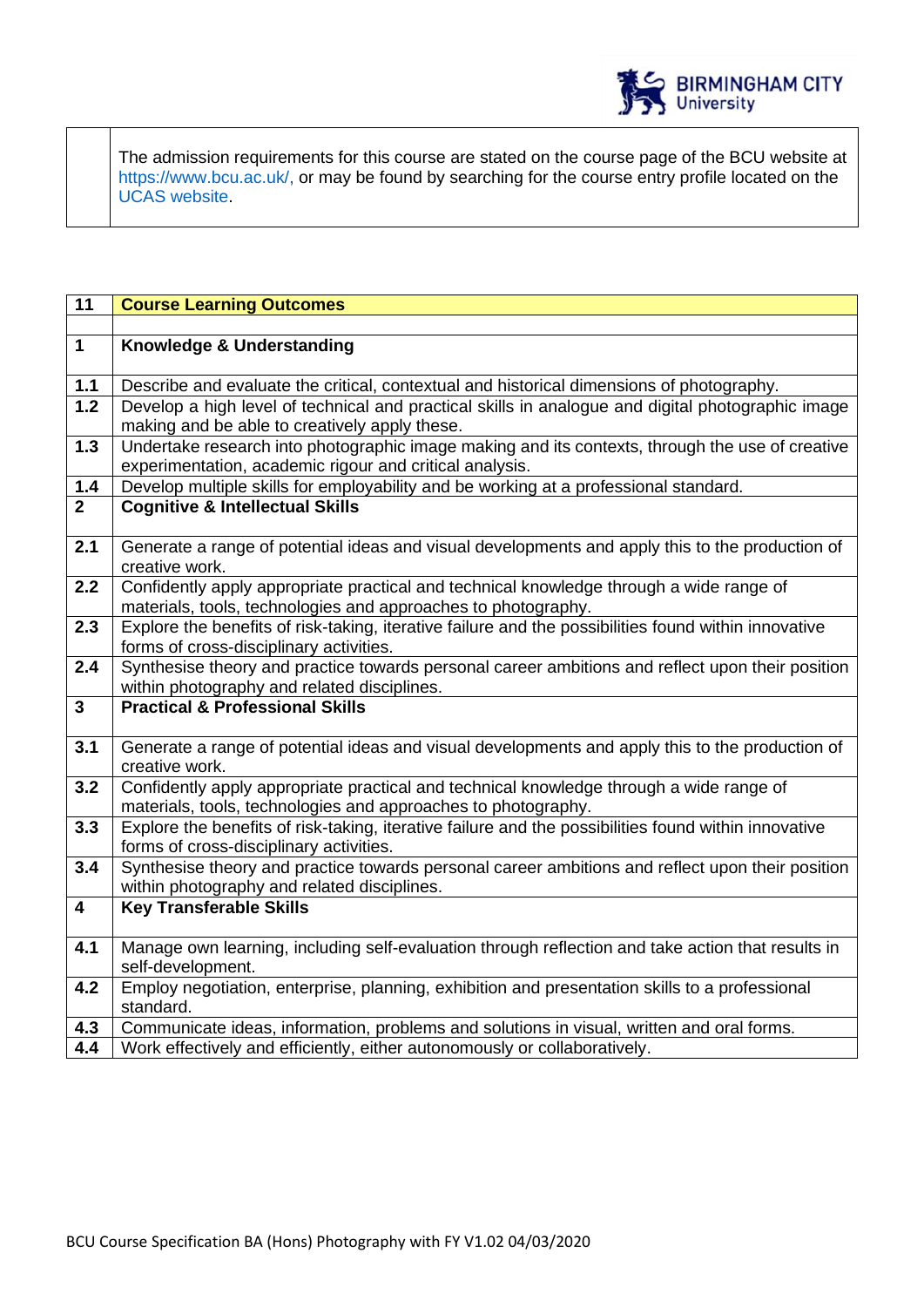

#### **12 Course Requirements**

#### **12a Level 3:**

*In order to complete this course a student must successfully complete all the following CORE modules (totalling 120 credits):*

| <b>Module Code</b> | <b>Module Name</b>                           | <b>Credit Value</b> |
|--------------------|----------------------------------------------|---------------------|
|                    |                                              |                     |
| <b>VIS3004</b>     | <b>Understanding Practice</b>                | <b>20</b>           |
| <b>VIS3001</b>     | <b>Creative Development &amp; Production</b> | 40                  |
| <b>VIS3002</b>     | <b>Perspectives on Practice</b>              | 20                  |
| <b>VIS3003</b>     | <b>Creative Realisation</b>                  | 40                  |

#### **Level 4:**

*In order to complete this course a student must successfully complete all the following CORE modules (totalling 100 credits):*

| <b>Module Code</b> | <b>Module Name</b>                            | <b>Credit Value</b> |
|--------------------|-----------------------------------------------|---------------------|
| <b>VIS4025</b>     | Introduction to Visual Communication          | 20                  |
| <b>VIS4047</b>     | <b>Principles and Practice of Photography</b> | 40                  |
| <b>VIS4046</b>     | <b>Enterprise of Photography</b>              | <b>20</b>           |
| <b>VIS4041</b>     | <b>Discourse</b>                              | 20                  |

*In order to complete this course a student must successfully complete at least 20 credits from the following list of OPTIONAL modules:*

| <b>Module Code</b> | <b>Module Name</b>              | <b>Credit Value</b> |
|--------------------|---------------------------------|---------------------|
| <b>VIS4038</b>     | Narrative (Space and Place)     | 20                  |
| <b>VIS4040</b>     | Narrative (Time and Sequence)   | 20                  |
| <b>VIS4037</b>     | Narrative (Sound and Movement)  | 20                  |
| <b>VIS4039</b>     | Narrative (Text and Image)      | 20                  |
| <b>VIS4036</b>     | Narrative (People and Identity) | 20                  |

#### **Level 5:**

*In order to complete this course a student must successfully complete all the following CORE modules (totalling 100 credits):*

| <b>Module Code</b> | <b>Module Name</b>            | <b>Credit Value</b> |
|--------------------|-------------------------------|---------------------|
| <b>VIS5039</b>     | <b>Context of Photography</b> | 40                  |
| <b>VIS5041</b>     | <b>Identifying Direction</b>  | 40                  |
| ADM5001            | <b>Live Project</b>           | 20                  |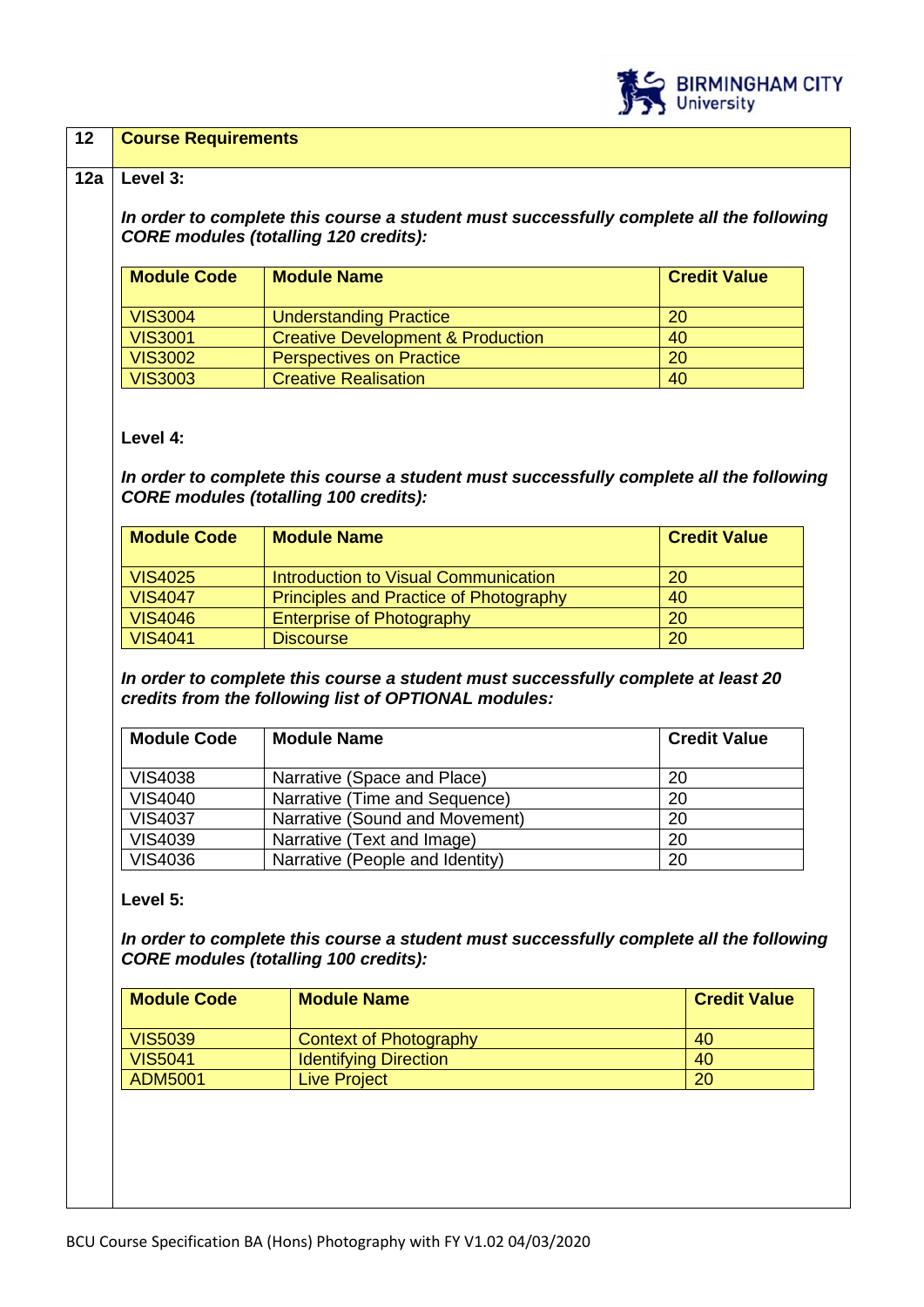

*In order to complete this course a student must successfully complete at least 20 credits from the following list of OPTIONAL modules.* 

| <b>Module Code</b> | Module Name                   | <b>Credit Value</b> |
|--------------------|-------------------------------|---------------------|
| ADM5000            | Work Placement                | 20                  |
| ADM5006            | <b>Collaborative Practice</b> | 20                  |

**Level 6:**

*In order to complete this course a student must successfully complete all the following CORE modules (totalling 120 credits):*

| <b>Module Code</b> | <b>Module Name</b>       | <b>Credit Value</b> |
|--------------------|--------------------------|---------------------|
| <b>VIS6037</b>     | <b>Critical Practice</b> | 60                  |
| ADM6006            | <b>Major Project</b>     | 60                  |
|                    |                          |                     |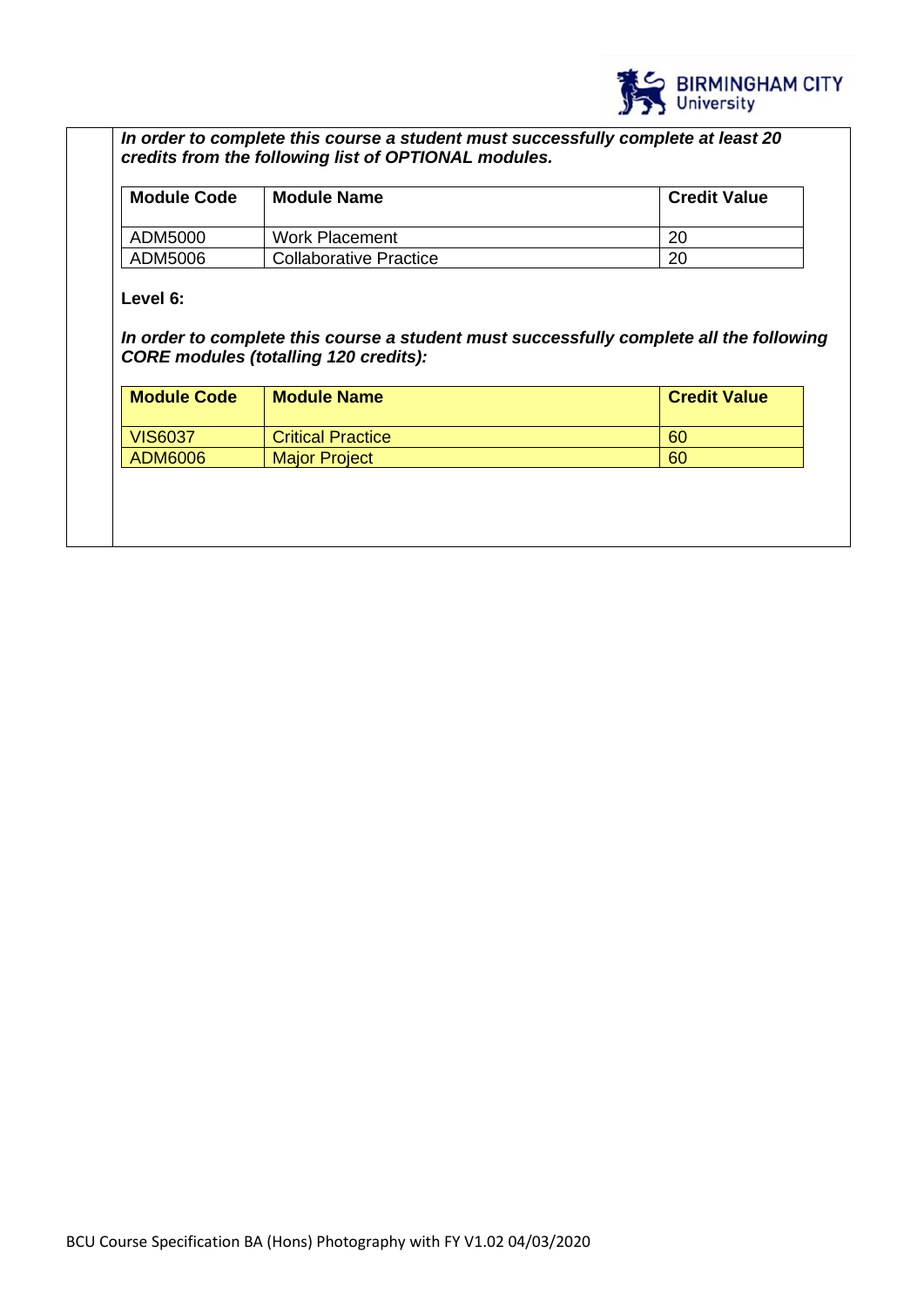

# **12b Structure Diagram**

*Please note list of optional modules is indicative only as modules will only run if selected by 15 or more students. Students' choice will not be guaranteed for optional modules but a fair and transparent process will be adopted and shared with students.*

# **Level 3**

| <b>SEMESTER ONE</b>                                                                                    | <b>SEMESTER TWO</b>                                                                 |
|--------------------------------------------------------------------------------------------------------|-------------------------------------------------------------------------------------|
| Core<br>• Understanding Practice (20 credits)<br>• Creative Development and Production (40<br>credits) | Core<br>Perspective on Practice (20 credits)<br>• Creative Realisation (40 credits) |

#### **Level 4**

| Core<br>Introduction to Visual Communication (20)<br>$\bullet$<br>credits)<br>Principles and Practice of Photography<br>$\bullet$<br>(40 credits) | Core<br>Enterprise of Photography (20 credits)<br>Discourse (20 credits)<br>$\bullet$                                                                                                                                                  |
|---------------------------------------------------------------------------------------------------------------------------------------------------|----------------------------------------------------------------------------------------------------------------------------------------------------------------------------------------------------------------------------------------|
| Optional                                                                                                                                          | Optional                                                                                                                                                                                                                               |
| No Optional Modules this Semester<br>$\bullet$                                                                                                    | Narrative (Space and Place) (20 credits)<br>Narrative (Time and Sequence) (20<br>credits)<br>Narrative (Sound and Movement) (20<br>credits)<br>Narrative (Text and Image) (20 credits)<br>Narrative (People and Identity) (20 credits) |

# **Level 5**

| Core                                                                                     | Core                                                                            |
|------------------------------------------------------------------------------------------|---------------------------------------------------------------------------------|
| Context of Photography (40 credits)<br>$\bullet$<br>Live Brief (20 credits)<br>$\bullet$ | Identifying Direction (40 credits)                                              |
| Optional                                                                                 | Optional                                                                        |
| No Optional Modules this Semester<br>$\bullet$                                           | Collaborative Practice (20 credits)<br>Work Placement (20 credits)<br>$\bullet$ |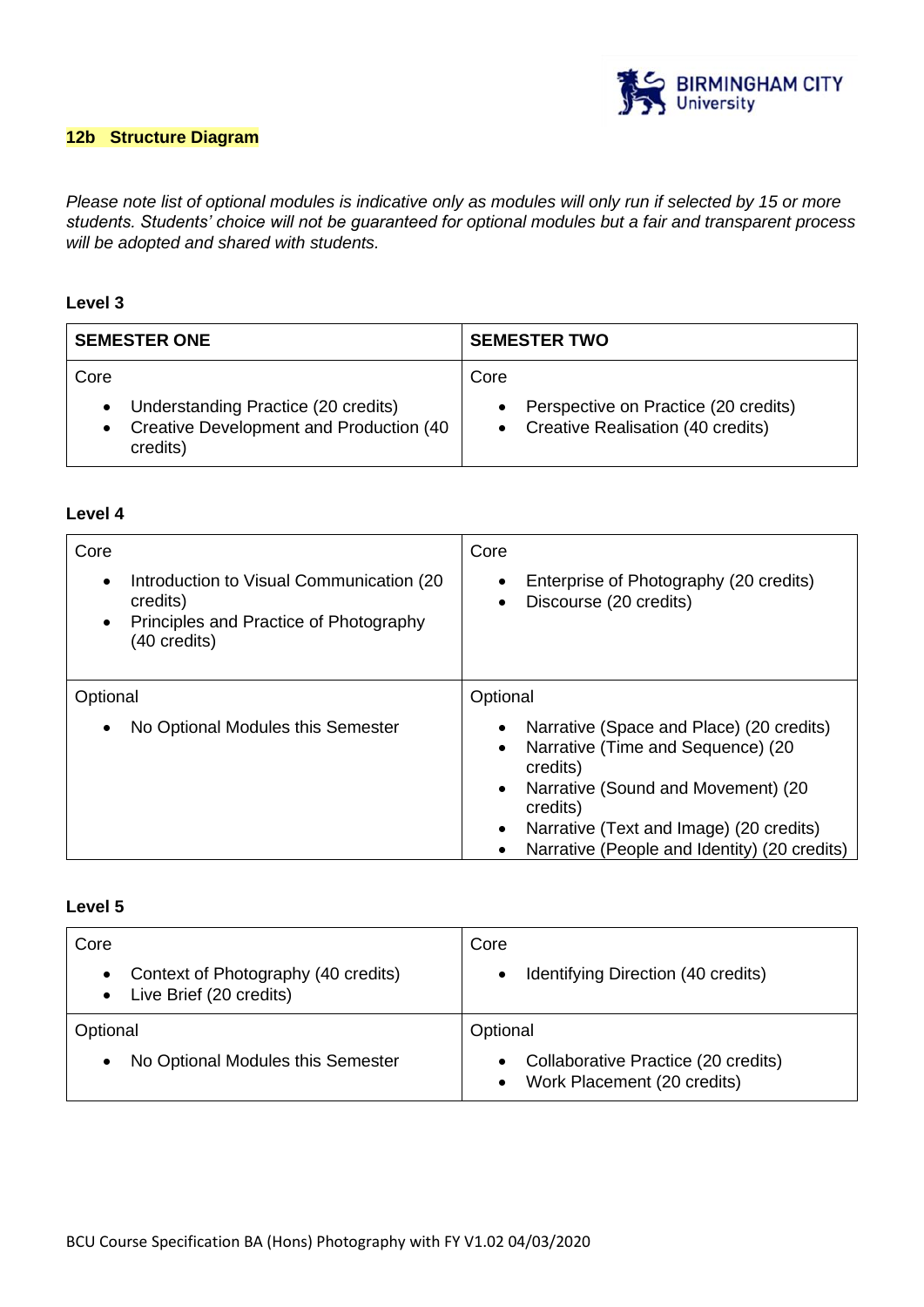

# **Level 6**

| Core                             | Core                       |
|----------------------------------|----------------------------|
| • Critical Practice (20 credits) | Major Project (20 credits) |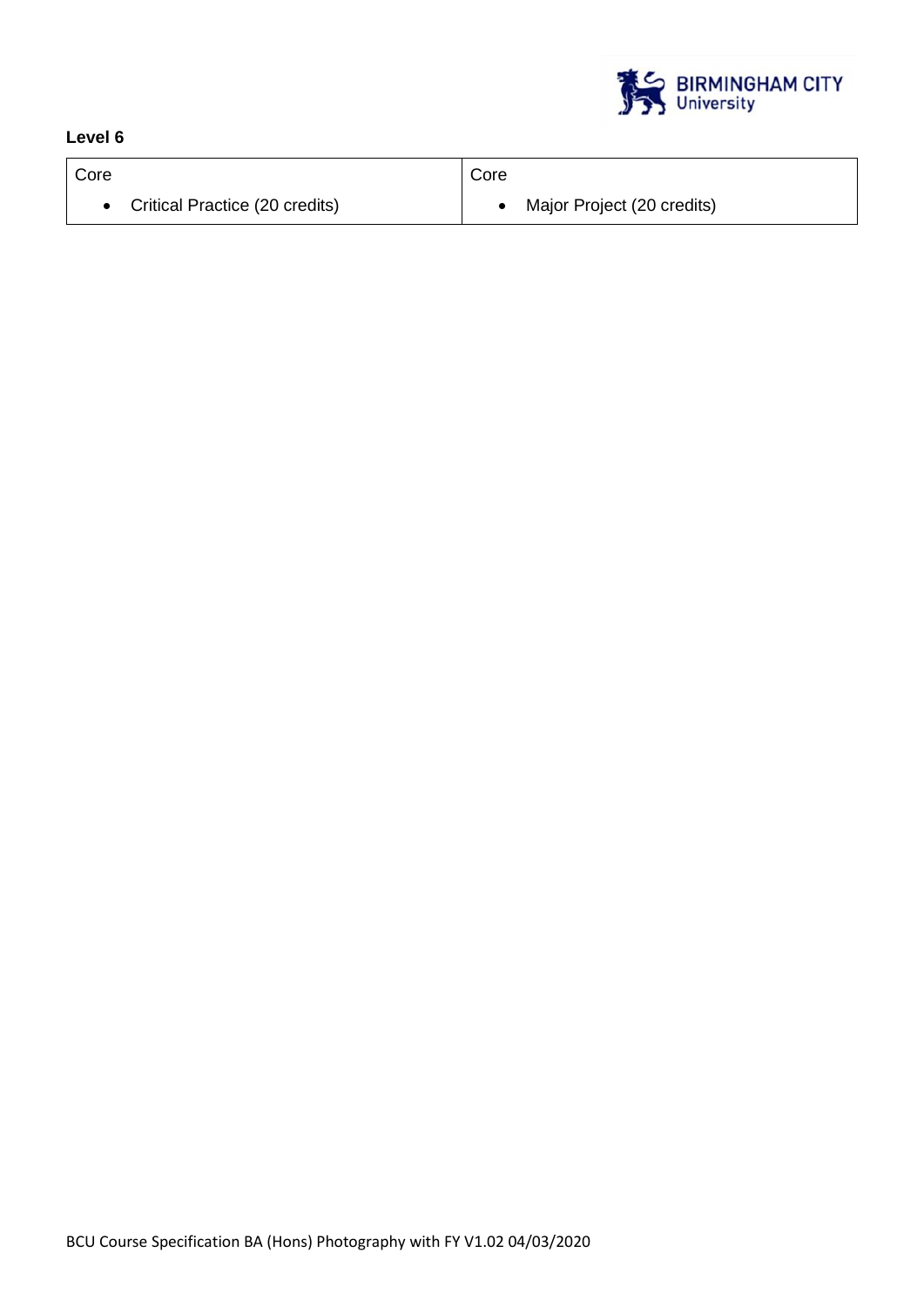

## **13 Overall Student Workload and Balance of Assessment**

Overall student *workload* consists of class contact hours, independent learning and assessment activity, with each credit taken equating to a total study time of around 10 hours. While actual contact hours may depend on the optional modules selected, the following information gives an indication of how much time students will need to allocate to different activities at each level of the course.

- *Scheduled Learning* includes lectures, practical classes and workshops, contact time specified in timetable
- *Directed Learning* includes placements, work-based learning, external visits, on-line activity, Graduate+, peer learning
- *Private Study* includes preparation for exams

The *balance of assessment* by mode of assessment (e.g. coursework, exam and in-person) depends to some extent on the optional modules chosen by students. The approximate percentage of the course assessed by coursework, exam and in-person is shown below.

#### **Level 3**

#### **Workload**

| <b>Activity</b>          | <b>Number of Hours</b> |
|--------------------------|------------------------|
| Scheduled Learning       | 480                    |
| <b>Directed Learning</b> | 480                    |
| <b>Private Study</b>     | 240                    |
| Total Hours              | 1200                   |

#### **Balance of Assessment**

| <b>Assessment Mode</b> | Percentage |
|------------------------|------------|
| <b>Coursework</b>      | 100%       |
| Exam                   |            |
| In-Person              |            |

#### **Level 4**

#### **Workload**

| <b>Activity</b>          | <b>Number of Hours</b> |
|--------------------------|------------------------|
| Scheduled Learning       | 257                    |
| <b>Directed Learning</b> | 703                    |
| <b>Private Study</b>     | 240                    |
| <b>Total Hours</b>       | 1200                   |

# **Balance of Assessment**

| <b>Assessment Mode</b> | Percentage |
|------------------------|------------|
| Coursework             | 100%       |
| Exam                   |            |
| In-Person              |            |